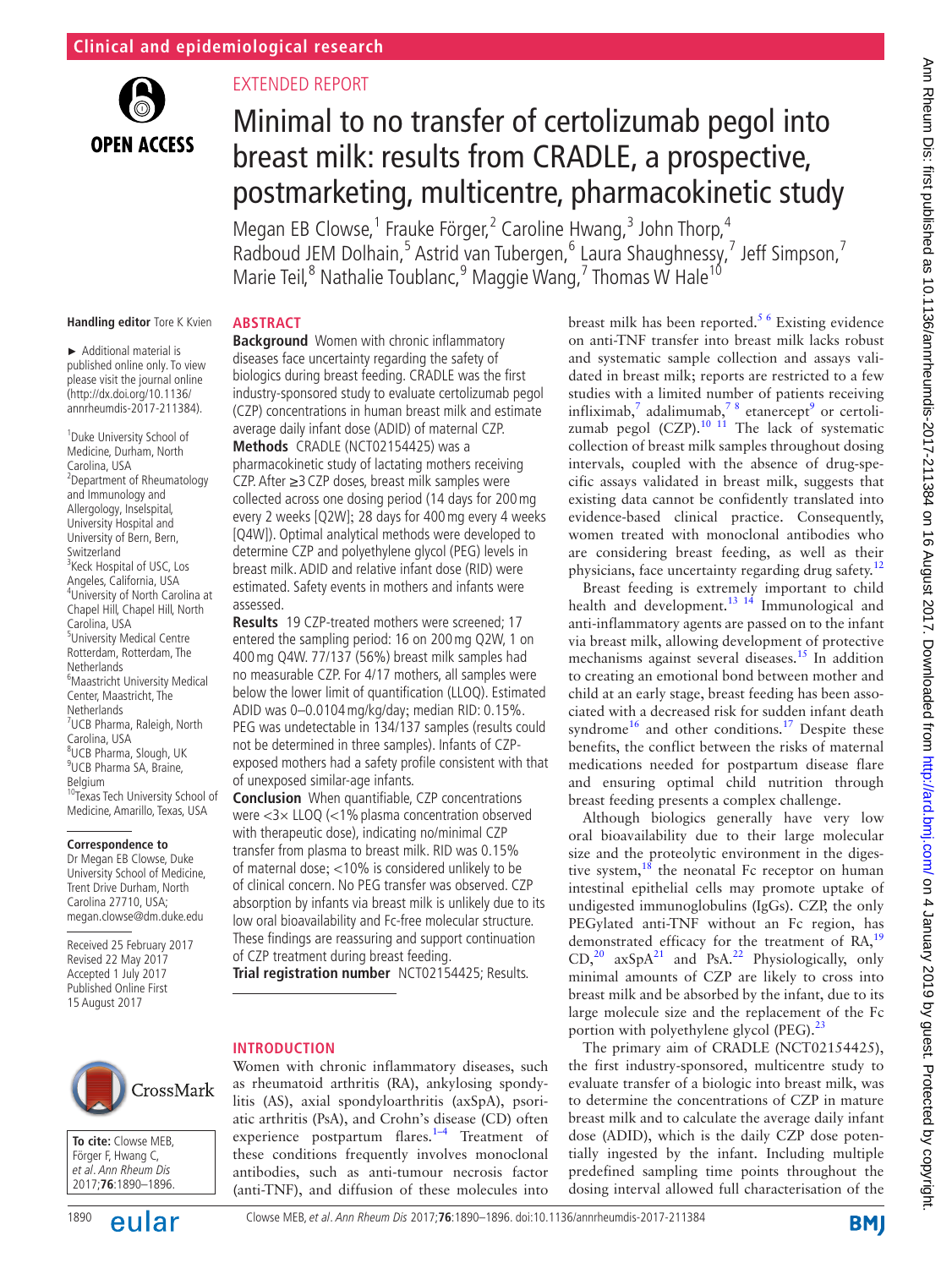CZP pharmacokinetics (PK) in mature milk at steady state. The exploratory aim was to determine the breast milk concentrations of PEG. The relative infant dose (RID), which estimates the theoretical infant dose as a percentage of the weight-normalised maternal dose was calculated post hoc. Safety events in mothers and infants were examined.

#### **Methods**

#### **Study design and patients**

CRADLE (NCT02154425) was a prospective, postmarketing, multicentre PK study to measure the CZP concentration in breast milk. It enrolled lactating mothers, at least 6 weeks postpartum with no upper age limit for infants, receiving commercial CZP for an approved indication (RA, CD, AS/axSpA and PsA), as prescribed by their treating physician. Importantly, the decision to treat with CZP and to breastfeed were made prior to and independently from study participation. CZP was not provided by the study sponsor.

No exclusions were made regarding multiple births, but women who were pregnant, or planned to become pregnant during study duration, were ineligible to participate. Mothers with positive or indeterminate tuberculosis (TB) testing, active or latent TB infection or at high risk of TB infection were excluded, as were mothers who had received treatment with any biologic or anti-TNF other than CZP within five half-lives prior to collection of the first milk sample. Also excluded were mothers of premature infants (<37 weeks gestation). Mothers were withdrawn if they took any biological disease-modifying drug other than CZP during the sampling period. In addition, mothers with active mastitis were excluded from the sampling period until resolution.

The study was designed as a 'milk-only' study in accordance with the 2005 US Food and Drug Administration (FDA) draft guidance<sup>24</sup> and was conducted between September 2014 and October 2015 by six investigators: three in the USA, one in Switzerland and two in the Netherlands. In addition to traditional site-based enrolment, an open enrolment model was used in the USA and Canada, with remote oversight by a participating investigator. This enabled remotely located mothers to take part in the study without the burden of travel, thus allowing the study to reach more mothers meeting enrolment criteria than

through traditional site-based enrolment alone. The study design and protocol were approved by the local ethics committee or institutional review board (IRB) at each participating site, or by a central IRB, as applicable. All mothers provided written informed consent to participate.

#### **Study procedures**

Mothers received commercial CZP on either the 2-weekly dose (CZP 200mg every 2 weeks [Q2W]) or the 4-weekly dose regimen (CZP 400mg every 4 weeks [Q4W]). After at least three CZP doses, when plasma CZP concentration in the mothers was considered at steady-state, mature breast milk samples were collected across a single dosing period. For mothers on CZP 200mg Q2W, samples were collected on days 0, 2, 4, 6, 8, 10, 12 and 14; for mothers on CZP 400mg Q4W, an additional sample was collected on day 28 [\(figure](#page-1-0) 1). All mothers were to dose on the same day as the first sample collection, with date and time of dosing being recorded by the home healthcare nurse. Predose samples were those collected on days 0 and 14 for mothers on CZP 200mg Q2W, and on days 0 and 28 for mothers on CZP 400mg Q4W. Compliance with CZP therapy was not mandated in the study; however, at day 0, all mothers were confirmed to have received at least three doses of CZP prior to the beginning of the sampling period.

 In-home nursing visits for milk sample collection minimised the burden on mothers and were carried out at all study sites, using the same procedure: at each visit and at approximately the same time of day, milk was pumped from both breasts until completely emptied (accommodating the mothers' schedule), using the electronic breast pump (Medela Advanced Personal Double Pump) provided by the sponsor. Milk from both breasts was mixed by the home healthcare nurse, before 5mL were placed on dry ice and shipped to the central laboratory (Quintiles; Atlanta [USA sites] or Edinburgh, UK [European sites]). During each visit, the nurse confirmed whether the infant had received any other nutrition in the prior 2 days to explore whether there was any difference between women who breast fed exclusively and those that supplemented breast feeding with other nutrition sources (eg, formula milk). To avoid interference by PEG-containing creams, mothers were only permitted to use PEG-free nipple/breast creams provided by the sponsor.



<span id="page-1-0"></span>aDay 0 of the Sampling Period was ≥6 weeks post-delivery and when the patient was on an established CZP dose regimen (at least the third dose, regardless of CZP dosing schedule, but no maximum limit).

**Figure 1** CRADLE study design. CZP, certolizumab pegol; Q2W, every 2 weeks; Q4W, every 4 weeks.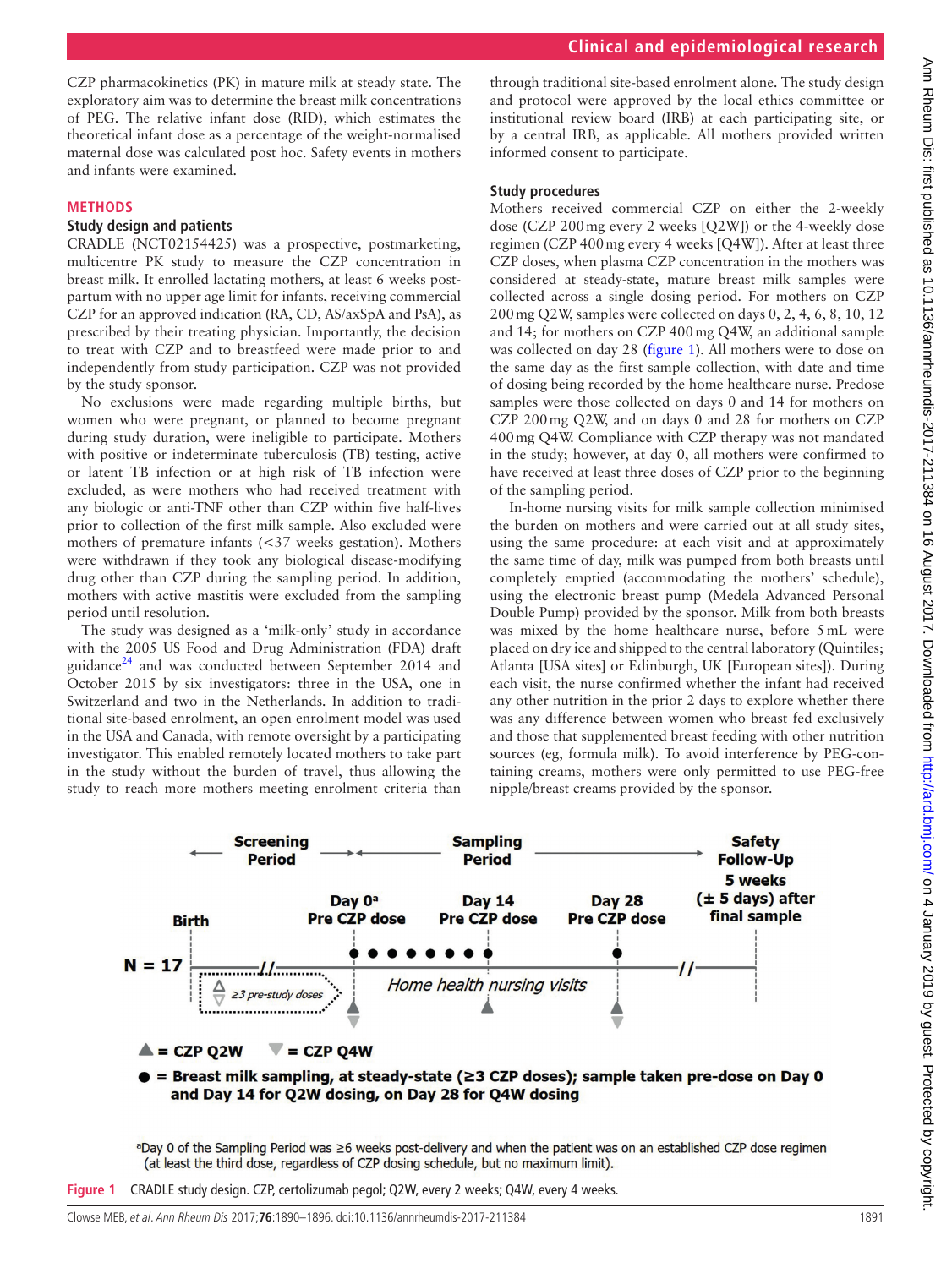#### **Clinical and epidemiological research**

Samples were subsequently analysed at Covance Inc. (Chantilly, Virginia, USA). CZP concentration in breast milk was measured using an electro-chemiluminescence immunoassay, in which CZP was captured by a TNF-coated multiarray electrode and detected with an anti-PEG antibody, prior to reading on a Meso Scale Discovery (MSD; Rockville, Maryland, USA) platform.[25](#page-6-12) The assay is CZP-specific and, due to the technical advantages of the MSD methodology (high sensitivity, large dynamic range, small sample volume<sup>2627</sup>),  $>10$  times more sensitive (lower limit of quantification [LLOQ]: 0.032µg/mL) than the previous ELISA used in other CZP PK studies.<sup>11 28 29</sup> The assay was validated in milk; CZP stability in milk was confirmed.

The concentrations of total PEG (ie, PEG present as intact CZP or in deconjugated form) were determined by a validated assay using nuclear magnetic resonance spectroscopy (LLOQ:  $0.5 \mu$ g/mL).<sup>3</sup>

#### **Study endpoints**

The primary objectives were to determine CZP concentrations in breast milk and to calculate the ADID of maternal CZP. The exploratory objective was to assess the concentration of total PEG in breast milk. A post hoc variable, RID, was calculated.<sup>31</sup> RID is the infant dose as a per cent of the weight-related maternal dose and is widely used by lactation specialists, paediatricians and neonatologists to assess risk to infants[.31 32](#page-6-15) Analysis of the PK parameters was performed using Phoenix WinNonlin V.6.4 (Certara, USA).

The safety analysis included adverse events (AEs) in all mothers who received at least one dose of CZP and the infants of all participating mothers from the time of informed consent through safety follow-up (up to 5 weeks±5 days after the final sample was obtained). Patient consent was obtained after delivery, up to 10 weeks before day 0. Prior to sampling on day 0, eligibility was reconfirmed. During each sampling visit, patients were given the opportunity to report AEs spontaneously, and a general prompt using open-ended questions was also given. If an AE was reported during the in-home visit, the home healthcare nurse contacted the principal investigator to speak directly with the patient for further assessment.

AEs of interest included any opportunistic infections, malignancies (including unspecified), major adverse cardiac events, haematopoietic cytopaenias, serious bleeding, hepatic events and injection reactions (local or systemic). $32$  AEs were coded using MedDRA V.18.1.

#### **Statistical analysis**

No formal sample size calculations were performed, as no statistical hypotheses were being tested. The planned sample size for the study was 16 mothers; approximately twice the minimum number of subjects considered sufficient by the FDA for a 'milk-only' study.<sup>[24](#page-6-11)</sup> Summary statistics were reported for quantitative variables and frequency tables for qualitative data. Statistical analysis was performed using SAS V.9.3. All summaries of PK variables were based on the values observed at each visit: no imputation was used.

In addition to CZP concentrations, three measures of CZP transfer were considered: (1) the average daily CZP concentration in breast milk  $(C_{ave})$ , (2) ADID and (3) RID.  $C_{ave}$  is calculated by non-compartmental analysis from the concentration versus time profile over the dosing interval, using the actual sampling days. ADID is the dose of CZP ingested by a child based on  $C_{\text{max}}$  and the estimated daily volume of milk ingested. As per the  $2005$  FDA draft guidance,<sup>[24](#page-6-11)</sup> the standardised milk

consumption of a fully breastfed 2-month-old infant (150 mL/ kg/day) was used to calculate the ADID over a dosing interval (14 or 28 days) from the study data:

 $Estimated ADID \left( \frac{mg}{kg}/\frac{day}{day} \right) = C_{average} \times 150 \frac{mL}{kg}/\frac{day}{day}$ The exploratory post hoc variable, RID, was calculated as  $follows<sup>31</sup>$  $follows<sup>31</sup>$  $follows<sup>31</sup>$ :

$$
RID \, (\%) = \frac{ADID \, (mg/kg/day)}{Material \, dose \, (mg/kg/day)} \times 100
$$

RID was not calculated when all results were below the lower limit of quantification (BLQ), as was the case in four mothers.

Subgroup analyses were performed, based on the mothers' indications (RA, CD and PsA) and on the use of supplemental nutrition (non-exclusive vs exclusive breast feeding) for the PK parameters. Subgroup analyses were not performed on groups with fewer than three patients (axSpA).

#### **Results**

#### **Patients**

Between 8 September 2014 and 30 October 2015, 19 mothers were screened; 18 received commercial CZP and met the inclusion criteria (one mother was prescribed CZP prior to screening, but did not receive CZP and was therefore ineligible). One mother failed screening and discontinued the study due to an AE of herpes zoster. All 17 mothers who entered the sampling period completed the study (no missed visits);

<span id="page-2-0"></span>

| Table 1<br>Demographics and baseline characteristics of mothers and<br>infants                                                                              |                      |  |  |  |
|-------------------------------------------------------------------------------------------------------------------------------------------------------------|----------------------|--|--|--|
|                                                                                                                                                             | All mothers (n=18)*  |  |  |  |
| Mean (SD), unless otherwise stated                                                                                                                          |                      |  |  |  |
| Age, years                                                                                                                                                  | 33.7 (4.2)           |  |  |  |
| Weight, kg                                                                                                                                                  | 68.9 (9.6) †         |  |  |  |
| BMI, kg/m <sup>2</sup>                                                                                                                                      | $23.6(3.0)$ t        |  |  |  |
| Location, n                                                                                                                                                 |                      |  |  |  |
| USA/Canada‡                                                                                                                                                 | 10                   |  |  |  |
| Switzerland                                                                                                                                                 | 5                    |  |  |  |
| The Netherlands                                                                                                                                             | 3                    |  |  |  |
| Mother's indication for CZP treatment, nt                                                                                                                   |                      |  |  |  |
| Rheumatoid arthritis                                                                                                                                        | 7                    |  |  |  |
| Crohn's disease                                                                                                                                             | 5                    |  |  |  |
| Psoriatic arthritis                                                                                                                                         | 3                    |  |  |  |
| Axial spondyloarthritis/ankylosing spondylitis                                                                                                              | $\overline{2}$       |  |  |  |
|                                                                                                                                                             | All infants $(n=17)$ |  |  |  |
| Median (min-max), unless otherwise stated                                                                                                                   |                      |  |  |  |
| Female, n (%)                                                                                                                                               | 11(64.7)             |  |  |  |
| Gestational age at birth, weeks                                                                                                                             | 40.0 (39.0-41.7)     |  |  |  |
| Weight at birth, kg                                                                                                                                         | $3.5(2.6-4.1)$       |  |  |  |
| Length at birth, cm                                                                                                                                         | 50.7 (48.0-57.0)     |  |  |  |
| Age at time of mother's first sample, months                                                                                                                | $2.8(1.6 - 16.8)$    |  |  |  |
| Age at time of mother's first sample, n (%)                                                                                                                 |                      |  |  |  |
| $<$ 6 months                                                                                                                                                | 13 (76.5)            |  |  |  |
| $>6$ months $-<$ 12 months                                                                                                                                  | 2(11.8)              |  |  |  |
| $\geq$ 12 months- $\leq$ 18 months                                                                                                                          | 2(11.8)              |  |  |  |
| *Includes one screen failure.<br>$tn=17$ .<br>‡One Canadian patient enrolled under the central USA site, which was approved by<br>the Canadian central IRB. |                      |  |  |  |

BMI, body mass index; IRB, institutional review board.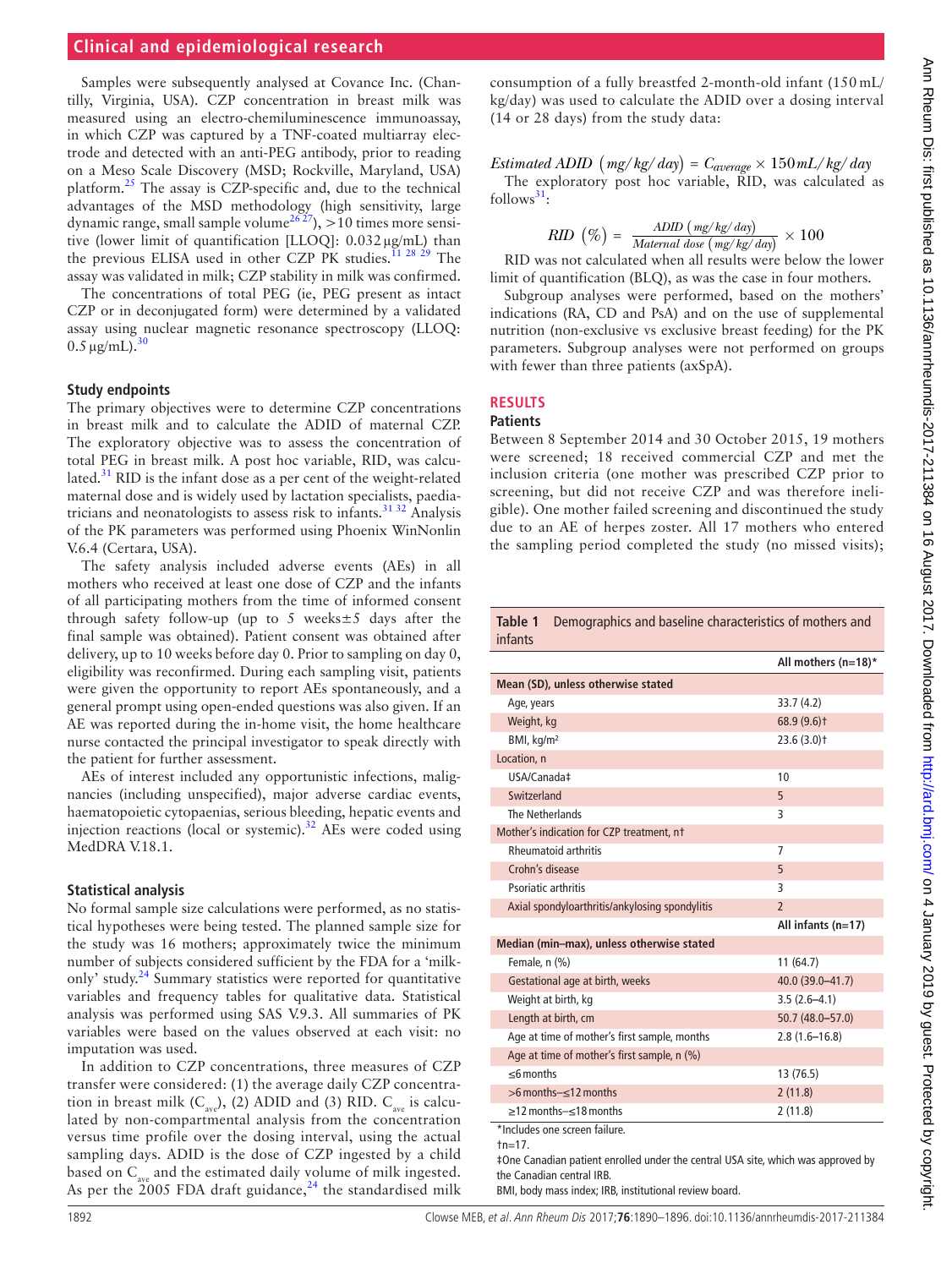<span id="page-3-0"></span>

| Table 2        |            | Concentrations of CZP (µg/mL) in breast milk after administration of CZP dose in mothers |            |            |            |            |            |            |                          |  |
|----------------|------------|------------------------------------------------------------------------------------------|------------|------------|------------|------------|------------|------------|--------------------------|--|
| <b>Mother</b>  |            | <b>Relative time (days)</b>                                                              |            |            |            |            |            |            |                          |  |
| number         | 0          | 2                                                                                        | 4          | 6          | 8          | 10         | 12         | 14         | 28                       |  |
| 17             | <b>BLQ</b> | <b>BLQ</b>                                                                               | <b>BLQ</b> | <b>BLQ</b> | <b>BLQ</b> | <b>BLQ</b> | <b>BLQ</b> | <b>BLQ</b> | <b>BLQ</b>               |  |
| 4              | <b>BLQ</b> | <b>BLQ</b>                                                                               | <b>BLQ</b> | <b>BLQ</b> | <b>BLQ</b> | <b>BLQ</b> | <b>BLQ</b> | <b>BLQ</b> | $\overline{\phantom{m}}$ |  |
| 13             | <b>BLQ</b> | <b>BLQ</b>                                                                               | <b>BLQ</b> | <b>BLQ</b> | <b>BLQ</b> | <b>BLQ</b> | <b>BLQ</b> | <b>BLQ</b> | $\overline{\phantom{m}}$ |  |
| 14             | <b>BLQ</b> | <b>BLQ</b>                                                                               | <b>BLQ</b> | <b>BLQ</b> | <b>BLQ</b> | <b>BLQ</b> | <b>BLQ</b> | <b>BLQ</b> | $\overline{\phantom{0}}$ |  |
| $\overline{7}$ | <b>BLQ</b> | <b>BLQ</b>                                                                               | <b>BLQ</b> | <b>BLQ</b> | <b>BLQ</b> | 0.035      | <b>BLQ</b> | <b>BLQ</b> | $\qquad \qquad -$        |  |
| 6              | <b>BLQ</b> | <b>BLQ</b>                                                                               | 0.044      | 0.048      | <b>BLQ</b> | <b>BLQ</b> | <b>BLQ</b> | <b>BLQ</b> | $\qquad \qquad -$        |  |
| 8              | <b>BLQ</b> | <b>BLQ</b>                                                                               | 0.035      | 0.034      | 0.043      | <b>BLQ</b> | <b>BLQ</b> | <b>BLQ</b> | $\qquad \qquad -$        |  |
| 10             | <b>BLQ</b> | <b>BLQ</b>                                                                               | <b>BLQ</b> | 0.033      | 0.042      | 0.042      | <b>BLQ</b> | <b>BLQ</b> | $\qquad \qquad -$        |  |
| 12             | <b>BLQ</b> | <b>BLQ</b>                                                                               | 0.034      | 0.037      | 0.033      | <b>BLQ</b> | <b>BLQ</b> | <b>BLQ</b> | $\qquad \qquad -$        |  |
| $\overline{2}$ | <b>BLQ</b> | <b>BLQ</b>                                                                               | 0.035      | 0.037      | 0.041      | <b>BLQ</b> | 0.043      | <b>BLQ</b> | $\overline{\phantom{0}}$ |  |
| 11             | <b>BLQ</b> | <b>BLQ</b>                                                                               | 0.051      | 0.038      | 0.042      | <b>BLQ</b> | 0.033      | <b>BLQ</b> | $\overline{\phantom{m}}$ |  |
| 15             | <b>BLQ</b> | <b>BLQ</b>                                                                               | 0.041      | 0.034      | 0.033      | <b>BLQ</b> | 0.037      | <b>BLQ</b> | $\qquad \qquad -$        |  |
| 16             | 0.040      | 0.033                                                                                    | 0.036      | 0.037      | 0.043      | <b>BLQ</b> | <b>BLQ</b> | <b>BLQ</b> | $\overline{\phantom{m}}$ |  |
| 3              | <b>BLQ</b> | 0.032                                                                                    | 0.049      | 0.053      | 0.037      | 0.037      | 0.033      | 0.033      | $\overline{\phantom{m}}$ |  |
| 9              | 0.039      | 0.040                                                                                    | 0.047      | 0.045      | 0.042      | 0.043      | 0.038      | 0.035      | $\qquad \qquad -$        |  |
| 1              | 0.057      | 0.051                                                                                    | 0.066      | 0.065      | 0.062      | 0.056      | 0.052      | 0.041      | $\overline{\phantom{0}}$ |  |
| 5              | 0.056      | 0.069                                                                                    | 0.074      | 0.076      | 0.076      | 0.069      | 0.069      | 0.060      | $\overline{\phantom{m}}$ |  |

White coloured areas depict CZP concentration Less than 3×LLOQ (<0.096 μg/mL).

Grey coloured areas depict CZP concentration Less than 2×LLOQ (<0.064 μg/mL).

Dark grey coloured areas depict CZP concentration BLQ (<0.032 μg/mL).

Days 0 and 14 are predose for mothers on the CZP 200mg Q2W dosing regimen.

Days 0 and 28 are predose for the mother on the CZP 400mg Q4W dosing regimen.

For reference, the mean 12-week CZP plasma C<sub>rough</sub> value, that is, the trough concentration at steady-state, reported from non-pregnant patients with RA receiving CZP 200 mg<br>Q2W in the RAPID2 trial was 15.7 µg/mL (95% CI

BLQ, below the lower limit of quantification, <0.032 µg/mL; CZP, certolizumab pegol; LLOQ, lower limit of quantification; Q2W, every 2 weeks; Q4W, every 4 weeks; RA, rheumatoid arthritis.

100% of planned samples were collected. Seven mothers (38.9%) were diagnosed with RA, 5 (27.8%) with CD (two of which also had rheumatic diseases), 3 (16.7%) with PsA and 2 (11.1%) with axSpA. The demographics and baseline characteristics of all mothers screened and of all infants of participating mothers are shown in [table](#page-2-0) 1. The mothers' indications for CZP treatment and their infants' age at the time of first sampling are listed in online [supplementary table 1](https://dx.doi.org/10.1136/annrheumdis-2017-211384).

#### **Pharmacokinetic results**

One hundred thirty-seven breast milk samples were collected from 17 mothers (16 on CZP 200 mg Q2W, one on CZP 400 mg Q4W). All samples had CZP concentrations that were minimal or BLQ. Importantly, 77/137 (56%) samples had no

measurable CZP ([table](#page-3-0) 2). Four of the 17 women, including one on CZP 400 mg Q4W, did not have measurable CZP levels in their breast milk at any time point. In the remaining 13 mothers with a measurable concentration during at least one time point, the highest CZP concentration was 0.076 µg/mL, less than three times LLOQ (0.032 µg/mL).

The estimated ADID ranged from 0 to 0.0104mg/kg/day; median estimated ADID was 0.003503mg/kg/day [\(table](#page-3-1) 3). Additional CZP PK parameters are shown in [table](#page-3-1) 3. The RID, calculated post hoc,<sup>31 32</sup> ranged from 0.04% to 0.30%; median RID was 0.15%.

PK parameters were similar for women with different indications as well as between mothers using supplemental nutrition and those breast feeding exclusively.

<span id="page-3-1"></span>

| Pharmacokinetic parameters of CZP in breast milk after administration of CZP<br>Table 3 |    |                         |                                 |  |  |  |  |
|-----------------------------------------------------------------------------------------|----|-------------------------|---------------------------------|--|--|--|--|
| Parameter                                                                               | n  | Geo. mean (Geo. CV (%)) | <b>Median</b><br>$(min-max)$    |  |  |  |  |
| All mothers: both CZP 200 mg Q2W and CZP 400 mg Q4W dosing regimens                     |    |                         |                                 |  |  |  |  |
| Estimated average daily infant dose (mg/kg/day)                                         | 17 | 0.00426(59.4)           | 0.003503<br>$(0 - 0.0104)$      |  |  |  |  |
| $C_{ave}$ (µg/mL)                                                                       | 17 | 0.0248(58.0)            | 0.02335<br>$(0.00744 - 0.0693)$ |  |  |  |  |
| $t_{\text{max}}$ (day)                                                                  | 13 |                         | 5.051<br>$(2.89 - 11.9)$        |  |  |  |  |
| Mothers on CZP 200 mg Q2W dosing regimen only                                           |    |                         |                                 |  |  |  |  |
| $AUC_{\tau}$ (day* $\mu$ g/mL)                                                          | 13 | 0.398(59.4)             | 0.4249<br>$(0.104 - 0.970)$     |  |  |  |  |
| $C_{\text{max}}$ (µg/mL)                                                                | 16 | 0.0383(50.3)            | 0.04285<br>(BLQ-0.0758)         |  |  |  |  |

AUC<sub>t</sub>, area under the curve over a dosing interval (14 or 28 days); C<sub>ave</sub>, average concentration over a dosing interval; C<sub>max</sub>, maximum observed CZP concentration in milk over the dosing interval; CV, coefficient of variations; CZP, certolizumab pegol; Geo.: geometric; Q2W, every 2 weeks; Q4W, every 4 weeks; t\_, time of the maximum observed concentration.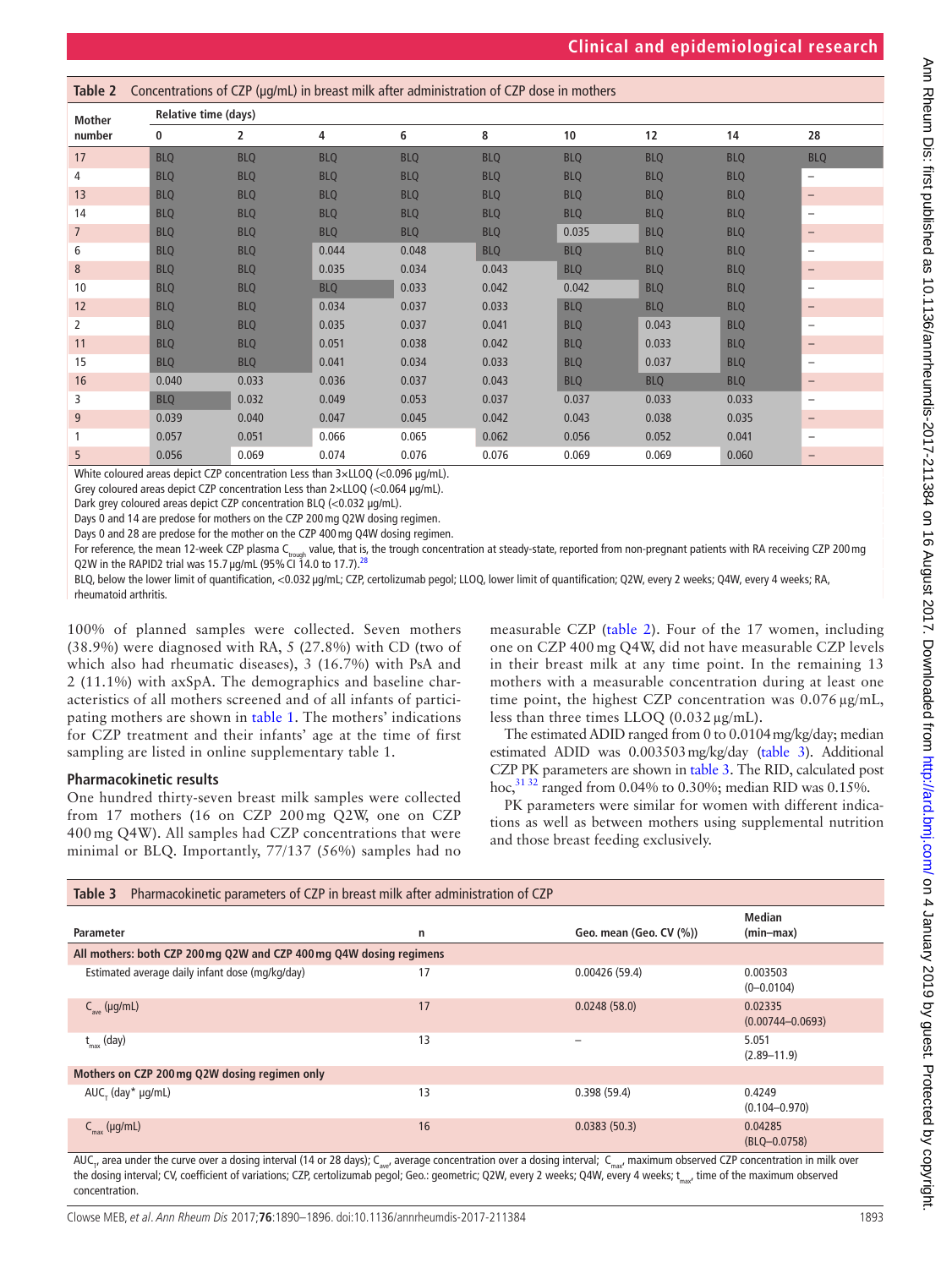<span id="page-4-0"></span>

| Table 4 Adverse events (AEs) occurring in mother-infant pairs |                          |                                         |                                             |                          |                                      |  |
|---------------------------------------------------------------|--------------------------|-----------------------------------------|---------------------------------------------|--------------------------|--------------------------------------|--|
| <b>Mothers</b>                                                |                          |                                         | <b>Infants</b>                              |                          |                                      |  |
| Mother $(n=18)^{n}$                                           | No. of AEs in mother (n) | AE                                      | Infant $(n=17)^*$                           | No. of AEs in infant (n) | AE                                   |  |
|                                                               | None                     |                                         | 1                                           | $\overline{2}$           | Lichen striatus                      |  |
|                                                               |                          |                                         |                                             |                          | Upper respiratory tract<br>infection |  |
| 2                                                             | 1                        | Breast abscess‡                         | 2                                           | None                     |                                      |  |
| 3                                                             | <b>None</b>              |                                         | $\overline{3}$                              | $\mathbf{1}$             | Gastro-oesophageal reflux<br>disease |  |
| 5                                                             |                          | Rash                                    | 5                                           | 1                        | Nasopharyngitis                      |  |
| $\overline{7}$                                                | $\mathbf{1}$             | Upper respiratory tract infection       | $\overline{7}$                              | $\mathbf{1}$             | Upper respiratory tract<br>infection |  |
| 8                                                             | 2                        | Candida infection                       | 8                                           | 1                        | Candida infection                    |  |
|                                                               |                          | Crohn's disease flare                   |                                             |                          |                                      |  |
| 10                                                            | $\mathbf{1}$             | Viral upper respiratory tract infection | 10                                          | <b>None</b>              |                                      |  |
| 11                                                            | 1                        | Headache                                | 11                                          | None                     |                                      |  |
| 13                                                            | $\mathbf{1}$             | Psoriatic arthritis flare               | 13                                          | <b>None</b>              |                                      |  |
| 14                                                            | 2                        | Nipple disorder                         | 14                                          | 2                        | Vomiting                             |  |
|                                                               |                          | Headache                                |                                             |                          | Nasopharyngitis                      |  |
| 15                                                            | <b>None</b>              |                                         | 15                                          | $\mathbf{1}$             | Nasopharyngitis                      |  |
| 16                                                            | 2                        | Upper respiratory tract infection       | 16                                          | 2                        | Upper respiratory tract<br>infection |  |
|                                                               |                          | Pneumonia                               |                                             |                          | Nasopharyngitis                      |  |
| SF <sub>t</sub>                                               | $\overline{2}$           | Herpes zoster                           | N/A                                         |                          |                                      |  |
|                                                               |                          | Galactostasis                           |                                             |                          |                                      |  |
| Total number of mothers experiencing any AE                   |                          | 10                                      | Total number of infants experiencing any AE |                          | 8                                    |  |
| <b>Total number of AEs</b>                                    |                          | 14                                      | <b>Total number of AEs</b>                  |                          | 11                                   |  |

The safety analysis included all mothers who received at least one dose of CZP and the infants of all mothers who participated in the study. The safety follow-up period extended up to 5 weeks (±5 days) after the final sample was collected. AEs in mother-infant pairs were not necessarily associated temporally.

Bold text indicates serious adverse event (SAE).

\*Mother-infant pairs are numbered as per [table 2.](#page-3-0)

†SF, screen failure: mother discontinued from study due to AE of herpes zoster during screening period.

‡Breast abscess during screening period, which resolved prior to sampling.

CZP, certolizumab pegol; N/A, not applicable as the mother did not enter the sampling period.

PEG concentration was analysed in 137 samples; 134 samples had no quantifiable PEG; three samples were classed as not reportable (online [supplementary table 2](https://dx.doi.org/10.1136/annrheumdis-2017-211384)).

# **Safety**

The safety analysis included 18 CZP-exposed mothers and 17 infants. AEs are shown in [table](#page-4-0) 4. One mother discontinued the study during the screening period due to an AE of herpes zoster. Overall, 10 mothers (55.6%) experienced 14 AEs, and 8 infants (47.1%) experienced 11 AEs.

AEs in mothers and infants were mostly mild to moderate in intensity (mothers: three mild [16.7%] and six moderate [33.3%]; infants: six mild [35.3%] and two moderate [11.8%]). One severe AE (5.6%) was reported in one mother: a breast abscess, which occurred during the screening period and was resolved prior to sampling. Five AEs in four mothers were classified as drug-related: two (11.1%) upper respiratory tract infections, and one each (5.6%) of herpes zoster, CD flare and pneumonia. Nasopharyngitis in one infant (5.9%) was considered mild in intensity and classified as drug-related by the principal investigator, based on the known CZP safety profile.<sup>33</sup> No serious AEs were reported in the infants. Overall, events in the mothers were consistent with the known CZP safety profile, and the events observed in infants were consistent with those in unexposed infants of similar age.<sup>34-36</sup>

#### **Discussion**

CRADLE was the first industry-sponsored clinical lactation study evaluating the transfer of a biologic into mature breast milk of women with chronic inflammatory diseases. Because low levels of IgGs have been shown to diffuse into breast milk,<sup>5</sup> it is important to measure the relative abundance of therapeutic antibodies in breast milk[.32](#page-6-16) This study found minimal transfer of CZP into breast milk, with an infant receiving, on average, 0.15% (RID) of the maternal dose.

While prior studies entailed case reports with few milk samples obtained at varying times after dosing, <sup>37 38</sup> CRADLE was designed to fully characterise the CZP PK profile in mature milk at steady-state. Following the FDA recommendation and in line with the 2005 guidance for industry, $24$  the study was designed as a 'milk-only' study. The rationale was that the CZP PK profile was already well established<sup>28</sup> and that lactation was not expected to substantially change its PK. In addition, this 'milkonly' study design avoided additional burden on mothers and their babies: milk sampling did not occur earlier than 4–6 weeks postpartum to ensure that lactation and feeding patterns were well established, mature milk was being produced and maternal physiology had largely returned to pre-pregnancy state.

CZP concentration was BLQ in 56% of milk samples. When measurable, CZP concentrations were less than 3× LLOQ, with a marginal maximum concentration  $(0.0758 \,\mu\text{g/mL})$ . This is equivalent to less than 1% of the expected mean CZP plasma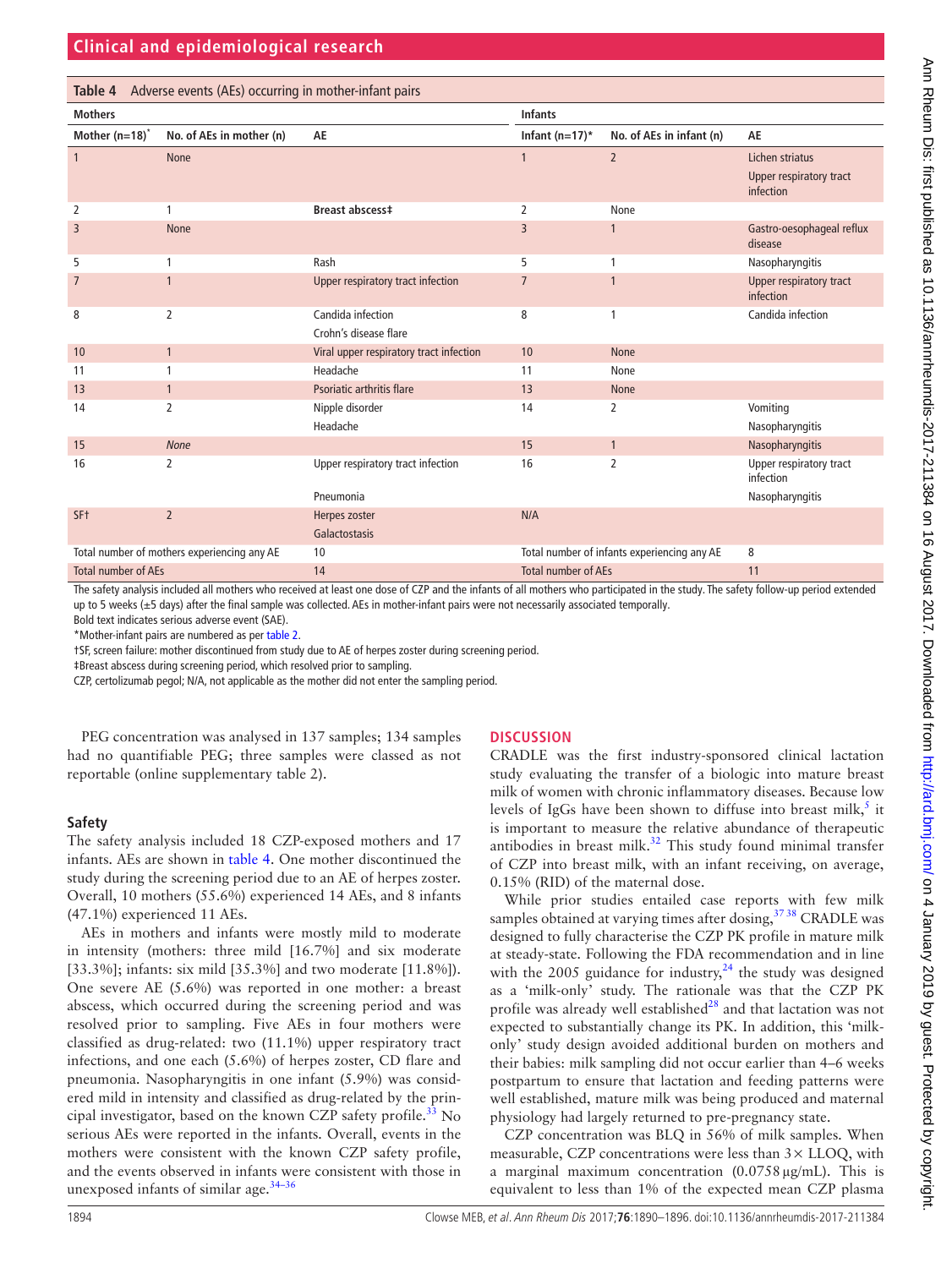#### **Clinical and epidemiological research**

trough concentration for a CZP-treated adult, $^{28}$  39 indicating no to minimal transfer of CZP from plasma to breast milk. No transfer of total PEG from plasma to breast milk was observed.

The estimated daily dose of CZP ingested by breastfed infants over the dosing interval was minimal, with maximum ADID of 0.0104mg/kg/day. The median CZP RID was 0.15%. The number of medications available to breast feeding mothers requiring drug therapy is increasing, and RID is a useful parameter for assessing drug safety in breastfeeding by providing a standardised means of referencing infant to maternal exposure on a dose/weight basis.<sup>31</sup> An RID <10% is considered safe by lactation specialists, with the estimate evaluated against the potential toxicity of the drug.<sup>31 32 40</sup> Examples of drugs considered safe when breast feeding include analgesics (ibuprofen and acetaminophen), antibiotics (penicillins and cephalosporins), antidepressants (citalopram and sertraline) and anticoagulants (heparin and dalteparin) (RID  $\lt$ 10%).<sup>40</sup>

Subgroup analyses suggest that transfer of CZP into breast milk is independent of the mother's indication and CZP dosing regimen. Additionally, no difference between subgroups was observed regarding CZP transfer into milk of exclusively breastfeeding mothers versus those who supplemented nutrition.

Although there were no enrolment restrictions for patient numbers for the two dosing regimens, 16/17 patients were on the single dose regimen, as per physician discretion. To our knowledge, this does not impact the results' relevance.

Enrolment for studies of this nature is challenging, given the unique barriers to participation, such as ethical, legal and medical considerations associated with this sensitive patient population. The CRADLE open enrolment, combined with the traditional site-based model, and including in-home nursing services, allowed mothers to participate without the burden of travel. This operational model was essential to the successful completion of the study.

We acknowledge that no preterm babies were included in this study, although it is well known that prematurity is an underlying risk for women with inflammatory diseases, particularly those with high disease activity.<sup>41</sup> It is noteworthy that while valuable data might be obtained from studying drug absorption in premature babies, due to the possible differences in their digestive tracts from full-term infants, $42$  such an analysis would have been outside the scope of this study.

Similarly, milk collection from mothers immediately after birth was not included for a number of reasons: due to the very limited volume of breast milk/colostrum available at this time, obtaining these samples would be challenging and, in addition, the study did not wish to disrupt the initial mother/infant bonding. These limitations raise awareness for the need of further research into drug transfer from mother to infant.

No new CZP safety issues were identified. AEs in mothers were consistent with the current CZP safety profile, while events in infants were consistent with those occurring in unexposed infants of similar age. For reference, incidence for minor infections in infants is 6–8 times per year for upper respiratory tract infection/nasopharyingitis<sup>34 35</sup> and 2%–5% for oral candidiasis.<sup>[36](#page-6-24)</sup>

In conclusion, these findings suggest that the level of CZP ingested by the suckling infant is minimal and indicate that continuation of CZP treatment is compatible with breast feeding. The robust clinical evidence from the CRADLE study allows breastfeeding women with chronic inflammatory diseases and their treating physicians to make informed decisions regarding their postpartum treatment.

**Acknowledgements** We are indebted to the mothers, and their infants, for their altruistic participation in this study. We thank the nurses and the investigator teams, the study coordination team including Samia Elyakhlifi and Lien Heinzen, UCB Pharma, and Nicole Hurst, PPD. We also acknowledge Amanda Golembesky, PhD, UCB Pharma, Raleigh, USA, and Gerry Parker, PhD, UCB Pharma, Slough, UK, for their contributions; 'Matladi N. Ndlovu, MSc, PhD, UCB Pharma, Brussels, Belgium, for publication critical review coordination; and Sana Eljamel, MBChB, Julia Bárdos, PhD, and Danalyn Byng from Costello Medical Consulting, Cambridge, UK, for medical writing and editorial assistance in preparing this manuscript for publication, based on the authors' input and direction.

**Contributors** Substantial contributions to study conception/design or acquisition/analysis/interpretation of data: MEBC, FF, CH, JT, RJEMD, AvT, LS, JS, MT, NT, MW and TWH; drafting of the publication or revising it critically for important intellectual content: MEBC, FF, CH, JT, RJEMD, AvT, LS, JS, MT, NT, MW and TWH; final approval of the publication: MEBC, FF, CH, JT, RJEMD, AvT, LS, JS, MT, NT, MW and TWH.

**Funding** UCB Pharma funded this study and manuscript. UCB Pharma reviewed only for scientific and legal accuracy.

**Competing interests** MEBC has received research support from Janssen and Pfizer and is a consultant for UCB Pharma; FF has received research grants from UCB Pharma and is a consultant for and/or has received speakers' fees from Mepha, Roche and UCB Pharma; CH has received research support from AbbVie and UCB Pharma and is a consultant for Janssen; JT has received research grants from UCB Pharma and is a consultant for Genentech/Roche and UCB Pharma; RJEMD has received unrestricted research grants from UCB Pharma; AvT has received research grants and/or clinical trial support from AbbVie, Celgene, Janssen Cilag, MSD, Novartis, Pfizer and UCB Pharma, has received speakers' bureau from Janssen Cilag, MSD and Pfizer and is a consultant for and/or has served on advisory boards for AbbVie, Janssen Cilag, Novartis and Pfizer; LS, JS, MT, NT and MW are employees of UCB Pharma; TWH is a consultant for UCB Pharma.

**Patient consent** This article does not contain personal medical information about any identifiable living individual.

**Ethics approval** The study design and protocol were approved by the local ethics committee or institutional review board (IRB) at each participating site, or by a central IRB, as applicable.

**Provenance and peer review** Not commissioned; externally peer reviewed.

**Open Access** This is an Open Access article distributed in accordance with the Creative Commons Attribution Non Commercial (CC BY-NC 4.0) license, which permits others to distribute, remix, adapt, build upon this work non-commercially, and license their derivative works on different terms, provided the original work is properly cited and the use is non-commercial. See: [http://creativecommons.org/](http://creativecommons.org/licenses/by-nc/4.0/) [licenses/by-nc/4.0/](http://creativecommons.org/licenses/by-nc/4.0/)

© Article author(s) (or their employer(s) unless otherwise stated in the text of the article) 2017. All rights reserved. No commercial use is permitted unless otherwise expressly granted.

#### **References**

- <span id="page-5-0"></span>1 de Man YA, Dolhain RJ, van de Geijn FE, et al. Disease activity of rheumatoid arthritis during pregnancy: results from a nationwide prospective study. [Arthritis Rheum](http://dx.doi.org/10.1002/art.24003) 2008;59:1241–8.
- 2 Kurizky PS, Ferreira CC, Nogueira LS, et al. Treatment of psoriasis and psoriatic arthritis during pregnancy and breastfeeding. [An Bras Dermatol](http://dx.doi.org/10.1590/abd1806-4841.20153113) 2015;90:367-75.
- 3 Ostensen M, Husby G. A prospective clinical study of the effect of pregnancy on rheumatoid arthritis and ankylosing spondylitis. [Arthritis Rheum](http://dx.doi.org/10.1002/art.1780260915) 1983;26:1155-9.
- 4 Kane S, Lemieux N. The role of breastfeeding in postpartum disease activity in women with inflammatory bowel disease. [Am J Gastroenterol](http://dx.doi.org/10.1111/j.1572-0241.2005.40785.x) 2005;100:102-5.
- <span id="page-5-1"></span>5 Jatsyk GV, Kuvaeva IB, Gribakin SG. Immunological protection of the neonatal gastrointestinal tract: the importance of breast feeding. [Acta Paediatr Scand](http://dx.doi.org/10.1111/j.1651-2227.1985.tb10958.x) 1985;74:246–9.
- 6 Baker TE, Cooper SD, Kessler L, et al. Transfer of natalizumab into breast milk in a mother with multiple sclerosis. [J Hum Lact](http://dx.doi.org/10.1177/0890334414566237) 2015;31:233-6.
- <span id="page-5-2"></span>7 Fritzsche J, Pilch A, Mury D, et al. Infliximab and adalimumab use during breastfeeding. [J Clin Gastroenterol](http://dx.doi.org/10.1097/MCG.0b013e31825f2807) 2012;46:718–9.
- 8 Ben-Horin S, Yavzori M, Katz L, et al. Adalimumab level in breast milk of a nursing mother. [Clin Gastroenterol Hepatol](http://dx.doi.org/10.1016/j.cgh.2009.11.023) 2010;8:475–6.
- <span id="page-5-3"></span>9 Keeling S, Wolbink GJ. Measuring multiple etanercept levels in the breast milk of a nursing mother with rheumatoid arthritis. [J Rheumatol](http://dx.doi.org/10.3899/jrheum.100077) 2010;37:1551.
- <span id="page-5-4"></span>10 Förger F, Zbinden A, Villiger PM. Certolizumab treatment during late pregnancy in patients with rheumatic diseases: Low drug levels in cord blood but possible risk for maternal infections. A case series of 13 patients. [Joint Bone Spine](http://dx.doi.org/10.1016/j.jbspin.2015.07.004) 2016;83:341-3.
- <span id="page-5-5"></span>11 Mahadevan U, Wolf DC, Dubinsky M, et al. Placental transfer of anti-tumor necrosis factor agents in pregnant patients with inflammatory bowel disease. Clin [Gastroenterol Hepatol](http://dx.doi.org/10.1016/j.cgh.2012.11.011) 2013;11:286–92quiz e24.